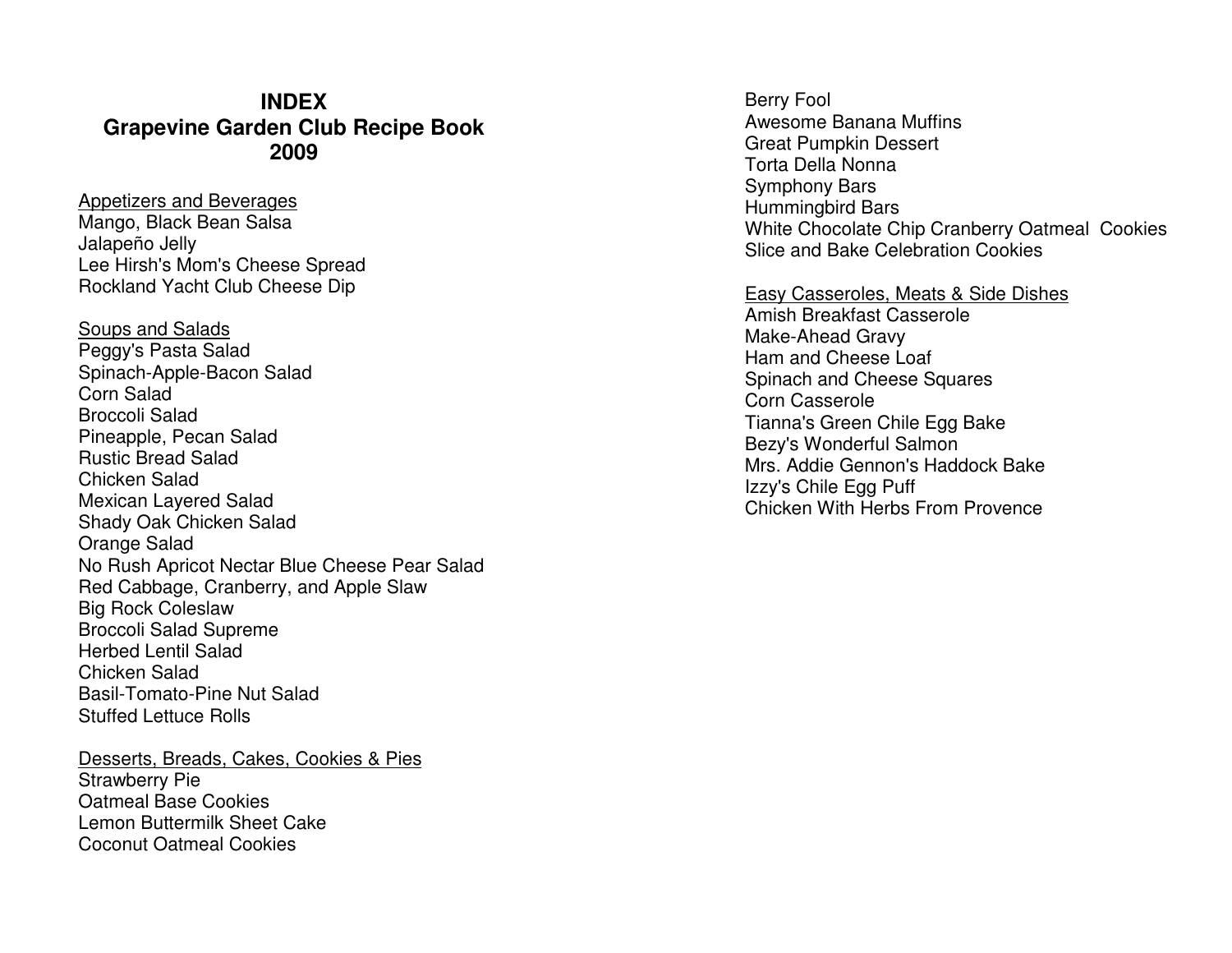APPETIZERS & BEVERAGES

# OUT OF THE GARDEN

# AND INTO THE KITCHEN

GREAT RECIPES FROM THE MEMBERS OF

# THE GRAPEVINE GARDEN CLUB, INC.

SOUPS AND SALADS

DESSERTS—BREADS, CAKES, COOKIES, PIES

EASY CASSEROLES, MEATS & SIDE **DISHES** 

December, 2009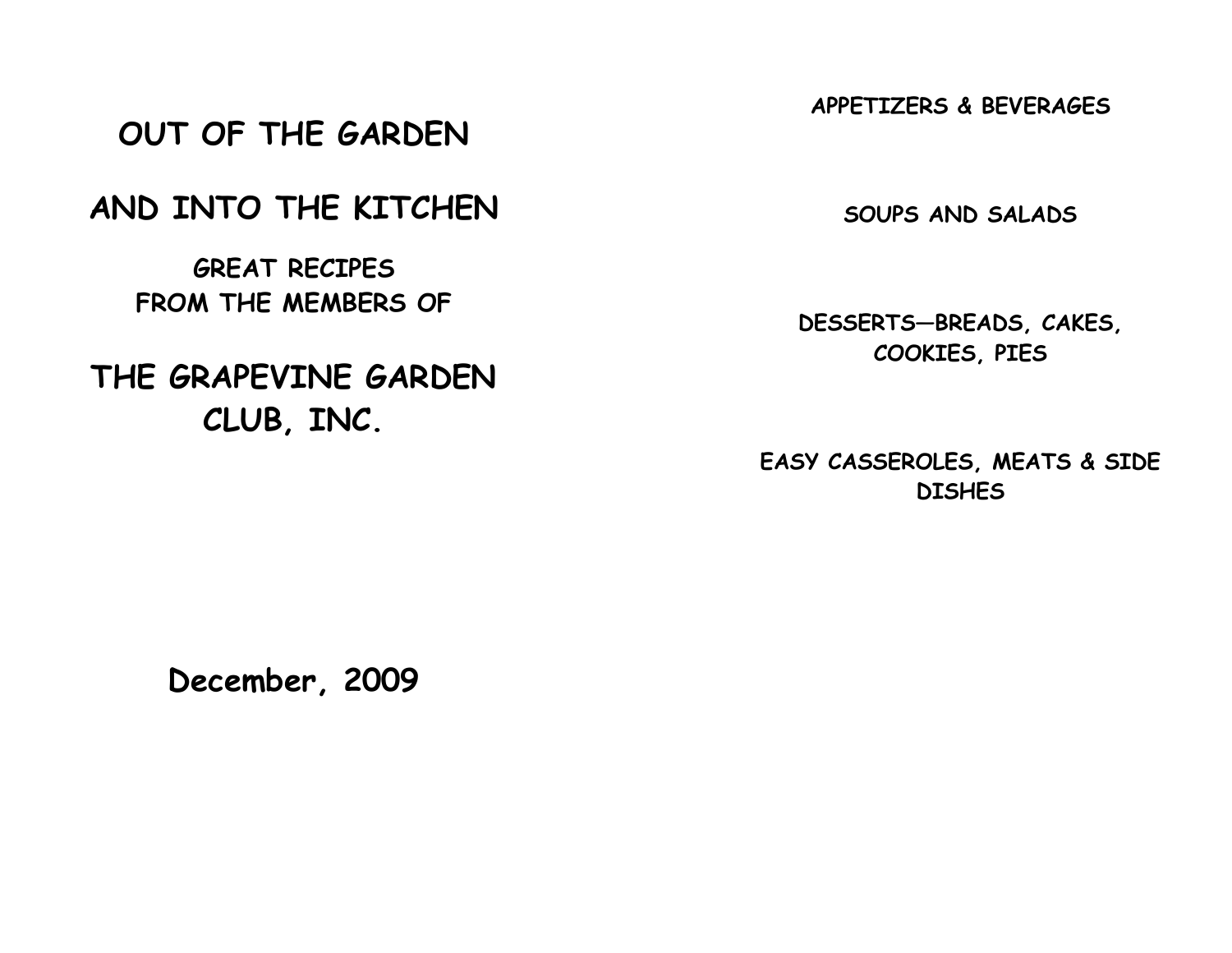### APPETIZERS & BEVERAGES

#### **MANGO, BLACK BEAN SALSA**

Barbara Atkins

1 can black beans, rinsed and drained 3 plum tomatoes, chopped 4 T fresh cilantro, chopped 1 ripe mango, peeled and chopped ¼ cup red onion, chopped ¼ cup green pepper chopped 2 T lime juice 1 tsp. chili powder  $\frac{1}{2}$  tsp. garlic salt ½ cup Italian dressing Dash of Tabasco

Mix well and refrigerate. Serve with tortilla chips, or spoon onto a slice of turkey, or eat it with a spoon!

"During the Middle Ages, violets were eaten raw in salads and cooked in stews and soups, but the earlier Greeks believed that eating violets would overcome the effects of too much wine." Excerpt from "Garden Gimmicks" Copyright 1953.

**JALAPEÑO JELLY** Barbara Munn

2 medium green peppers 3 medium red peppers 10 large jalapeño peppers

Protect hands with rubber gloves while preparing jalapeño peppers. Stem and halve all peppers; discard seeds. Finely chop all peppers (I use my food chopper).

Measure 4 cups prepared peppers;

#### Add:

 1 cup cider vinegar 1 box Sure Jell (Add ½ tsp. butter to reduce foaming) Optional: add a few drops of green food coloring).

Put all in large pot and bring to full rolling boil. Boil for 1 minute. Add:

6 cups sugar, (all at once).

Stir until dissolved. Return to full rolling boil and boil exactly one (1) minute, stirring constantly. Remove from heat, skim off any foam and fill clean, sterilized jars and seal. (This recipe is also inside the Sure Jell box).

This jelly is good on crackers, biscuits, Zucchini bread, and/or tea sandwiches.

**Tea Sandwich**: Large container of soft cream cheese, and ½ cup jelly. Mix well and place with a thin slice of ham on bread for sandwich.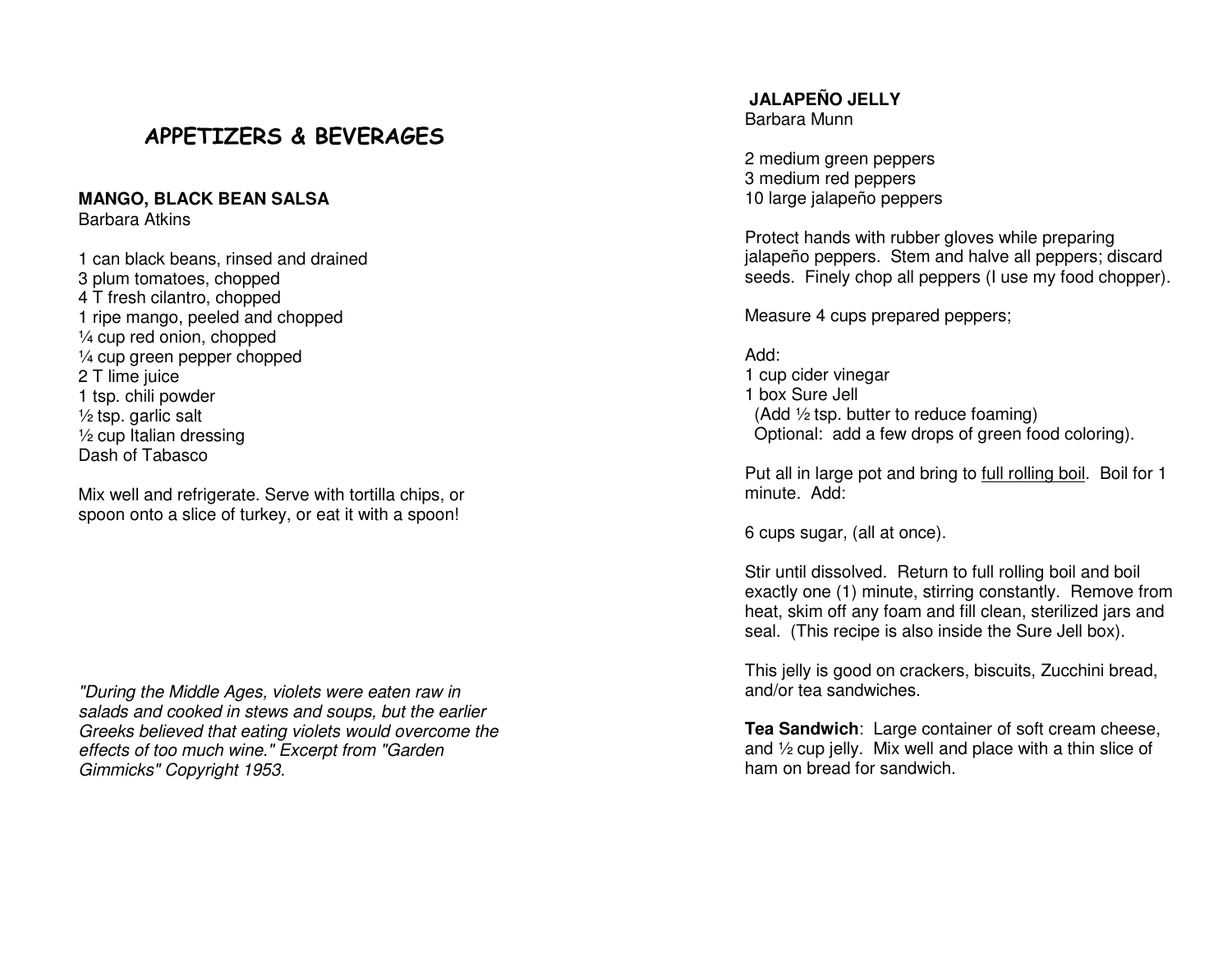#### **LEE HIRSH'S MOM'S CHEESE SPREAD**

Suzi Guckel

#### Serves: 20

 This is from Lee Hirsh's Mother, Zelda Tolep. Lee is from da Bronx, NY and sails on Bead Game in Maine. Lee always brings this cheese spread to the SSCA Gams in Broad Cove, Islesboro, Maine

1 8-oz package cream cheese softened 1/4 pound butter softened Chunk blue cheese softened, more is better 1/2 tsp. paprika

Get everything real soft and mix together with a STRONG FORK, then chill in a small crock and serve on crackers.

#### **ROCKLAND YACHT CLUB CHEESE DIP**

Suzi Guckel Serves: 20 This is from the Rockland Yacht Club, Rockland, Maine from a member named MJ

8 oz. cream cheese 1 cup mayonnaise 9 oz. shredded Swiss cheese 1 slice bacon, cooked until crisp

Put all in a microwaveable or oven-safe bowl. Cut up bacon to cover top and heat until all is melted. You can also top it with crushed Ritz Crackers.

### SOUPS AND SALADS

**PEGGY'S PASTA SALAD** 

Peggy Jean Reyher

2 cups cork screw pasta cooked and drained. 1 ½ cups chopped green pepper 1 cup cubed cheese 2 T mayonnaise 1 T chopped fresh basil Combine green pepper, cheese, mayo, pasta, basil. Mix lightly, then chill. Six servings

#### **SPINACH-APPLE-BACON SALAD**

4 T water 3 T red-wine vinegar 2 T olive oil 2 T honey 4 tsp. Dijon mustard ½ tsp. freshly ground black pepper 1 Royal Gala or Granny Smith apple cut lengthwise into 15 slices 8 cups baby spinach Sliced red onion Sliced button mushrooms 2 slices crispy center cut bacon

Combine first 6 ingredients (water through pepper) in a small bowl, stirring with a whisk. Place the apple slices in a large bowl. Spoon 2 T dressing over apples; toss to coat. Add spinach, onions, mushroom and remaining dressing; toss to coat. Crumble the bacon and sprinkle over the top of salad. Refrigerate any leftovers. 4 servings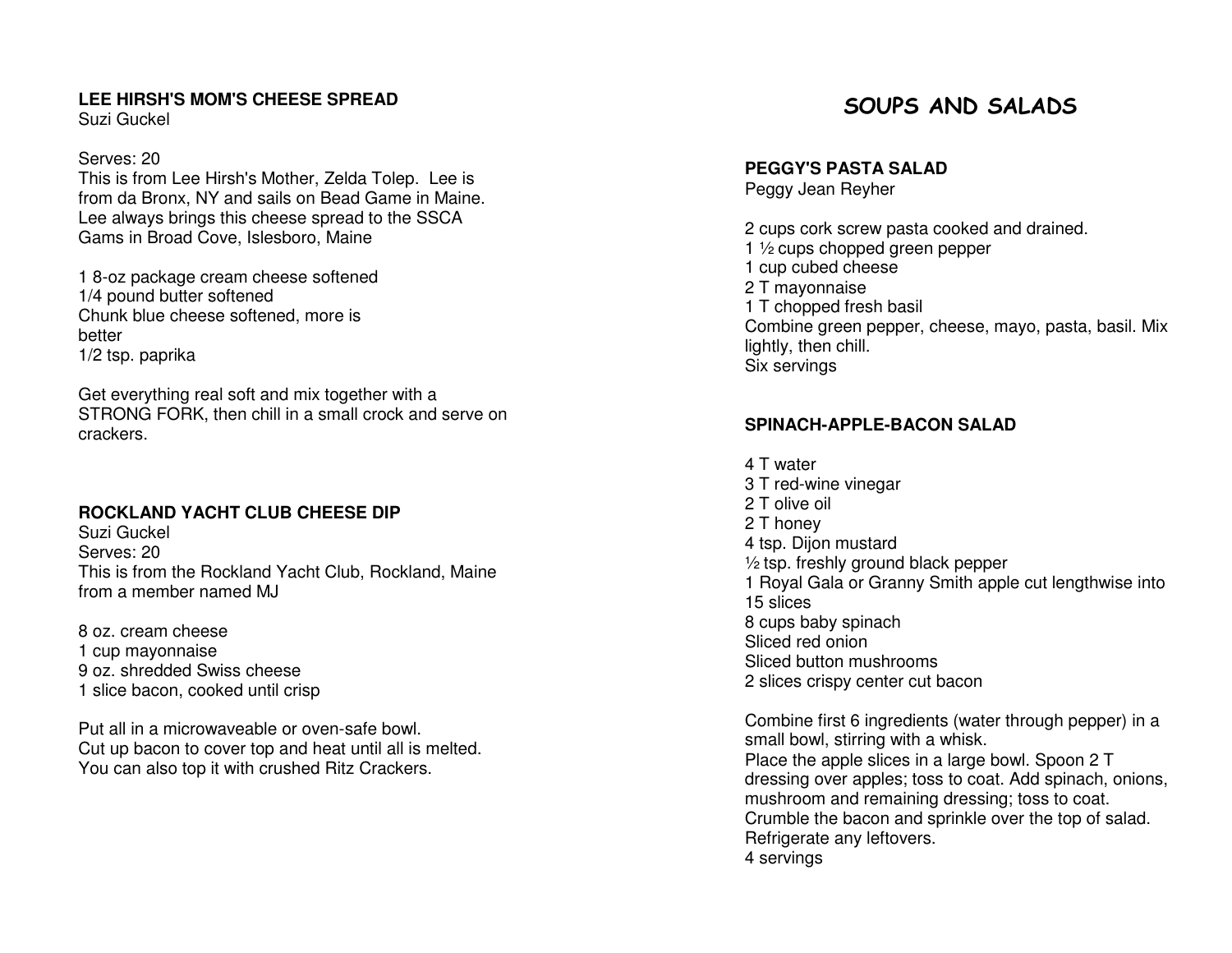**CORN SALAD** Al and Jenny Capone

1 jar pimiento, drained  $\frac{1}{2}$  cup chopped onion ½ cup chopped green pepper 2 16 oz. cans Shoe Peg Corn, drained 2 ribs celery, chopped 1 can small English peas, drained

#### **DRESSING:**

 ½ cup sugar ½ cup apple cider vinegar ½ cup vegetable oil 1 tsp. salt  $\frac{1}{2}$  tsp. pepper

Combine vegetables, tossing lightly. Combine remaining ingredients and mix well. Pour over vegetables and toss lightly. Cover and chill overnight. Drain well before serving.

#### **BROCCOLI SALAD**

Al and Jenny Capone

1 pkg. broccoli slaw mix 1 bunch green onions, chopped 2 pkgs. Roast Beef Ramen Noodles, crumbled, uncooked with seasoning packet Mix above in large bowl. Chill until ready to eat. Dressing: $\frac{1}{2}$  -  $\frac{3}{4}$  cup vegetable oil ½ cup sugar 1/3 cup vinegar Mix and add to salad just before serving. **NOTE:** Can double first 3 ingredients, using 1 recipe of dressing.

# **PINEAPPLE, PECAN SALAD**

Moira Brunken

2 cups hot cooked rice ¼ cup creamy French dressing 1 lb. can pineapple tidbits, drained  $\frac{1}{2}$  cup chopped pecan nuts 1 cup chopped green bell pepper ¼ cup chopped cherries

Mix together hot rice, French salad dressing and pineapple. Cool. Cover and store in refrigerator. Just before serving, add nuts, peppers and cherries.

**RUSTIC BREAD SALAD** Barbara Williams

 $\frac{1}{2}$  lb. day-old Italian bread, torn into chunks 3 cups ripe tomato chunks ¾ cup thinly diced red onion rings, cut in half ¾ cup Italian dressing ½ cup (2 oz.) DiGiorno shredded parmesan cheese 1/3 cup pitted rip olives, cut in half lengthwise

Toss ingredients just before serving Makes 6-8 servings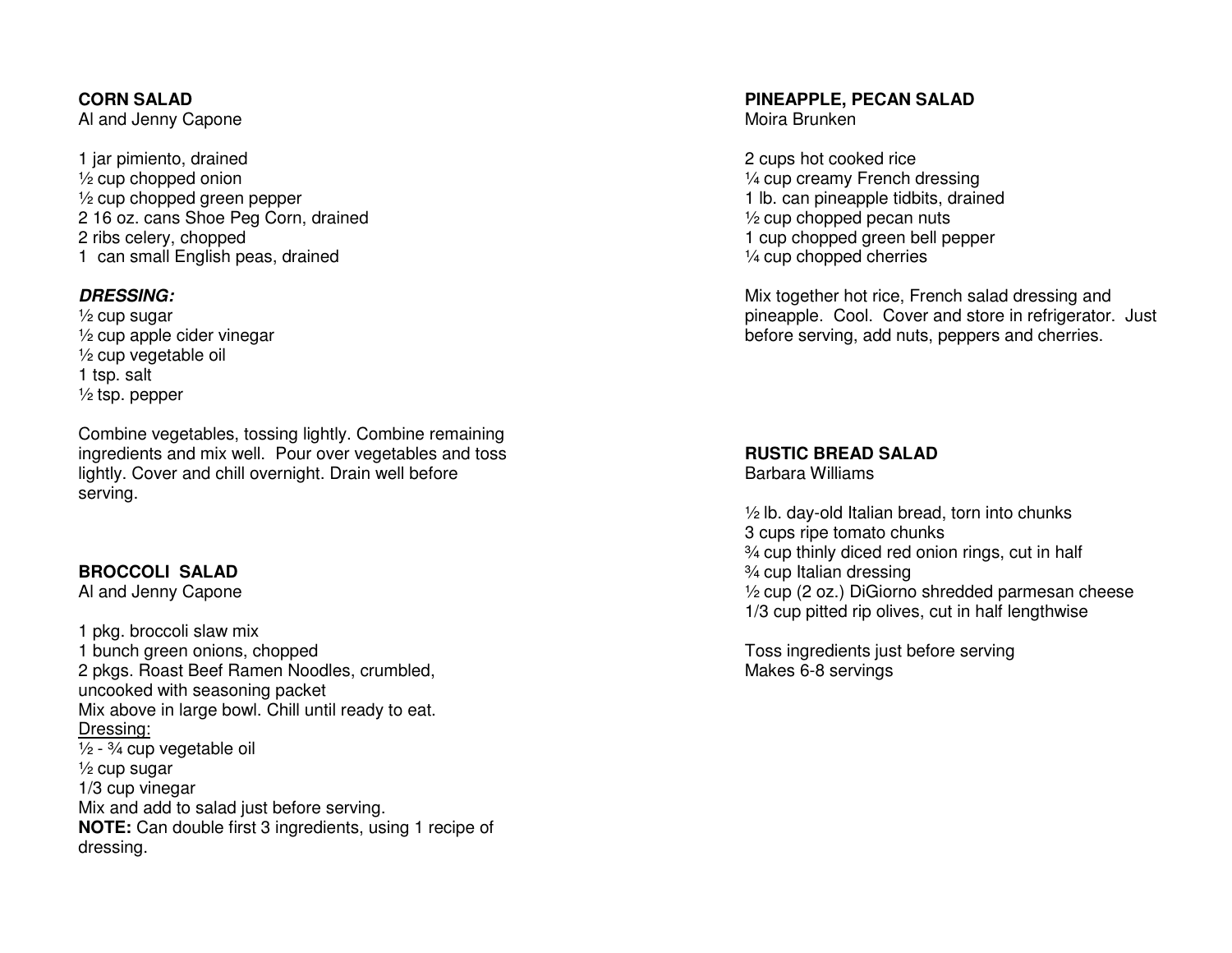#### **CHICKEN SALAD**

Gloria Land

#### Dressing: ½ cup salad oil 3 T wine vinegar 1 T lemon juice 2 T sugar ½ tsp. salt ½ tsp. dry mustard ½ tsp. grated onion

#### Salad:

 Cooked chicken (2 boneless chicken breasts) 1 can (11 oz) mandarin oranges Bunch romaine or leaf lettuce, torn ½ red onion, sliced ¼ cup slivered almonds

Shake dressing ingredients together and refrigerate 1 hour before serving. Combine salad ingredients; pour dressing over and toss.

#### **MEXICAN LAYERED SALAD**

4 cups torn romaine lettuce 1 large cucumber, peeled, halved and sliced 3 medium tomatoes, chopped 2 medium ripe avocados, peeled and sliced 2 large green peppers, chopped 1 ½ cups mayonnaise ¼ cup canned chopped green chilies 2 tsp. chili powder ½ tsp. onion powder  $\frac{1}{4}$  tsp. salt ¼ tsp. garlic powder 1 cup crushed tortilla chips ½ cup shredded Cheddar cheese

In a 2-quart trifle bowl or glass serving bowl, layer the first five ingredients. Combine the mayonnaise, chilies and seasonings; spread over the top. Sprinkle with chips and cheese. Serve immediately.

"Phlox, a native of America, has been grown in English gardens for hundreds of years. It was long thought to keep witches away from any locality in which it wasplanted." Except from **Garden Gimmicks**, circa 1953.

(no witches in my garden!!)

"Bay leaves, five of them, were considered to be the most effective means of determining one's future mate, when used on St. Valentine's eve. A leaf was pinned to each corner of one's bed pillow. The fifth leaf was pinned in the middle of the pillow. If the sleeper dreamed of her sweetheart that night, she would be married before the year was out." From Garden Gimmicks, circa 1953.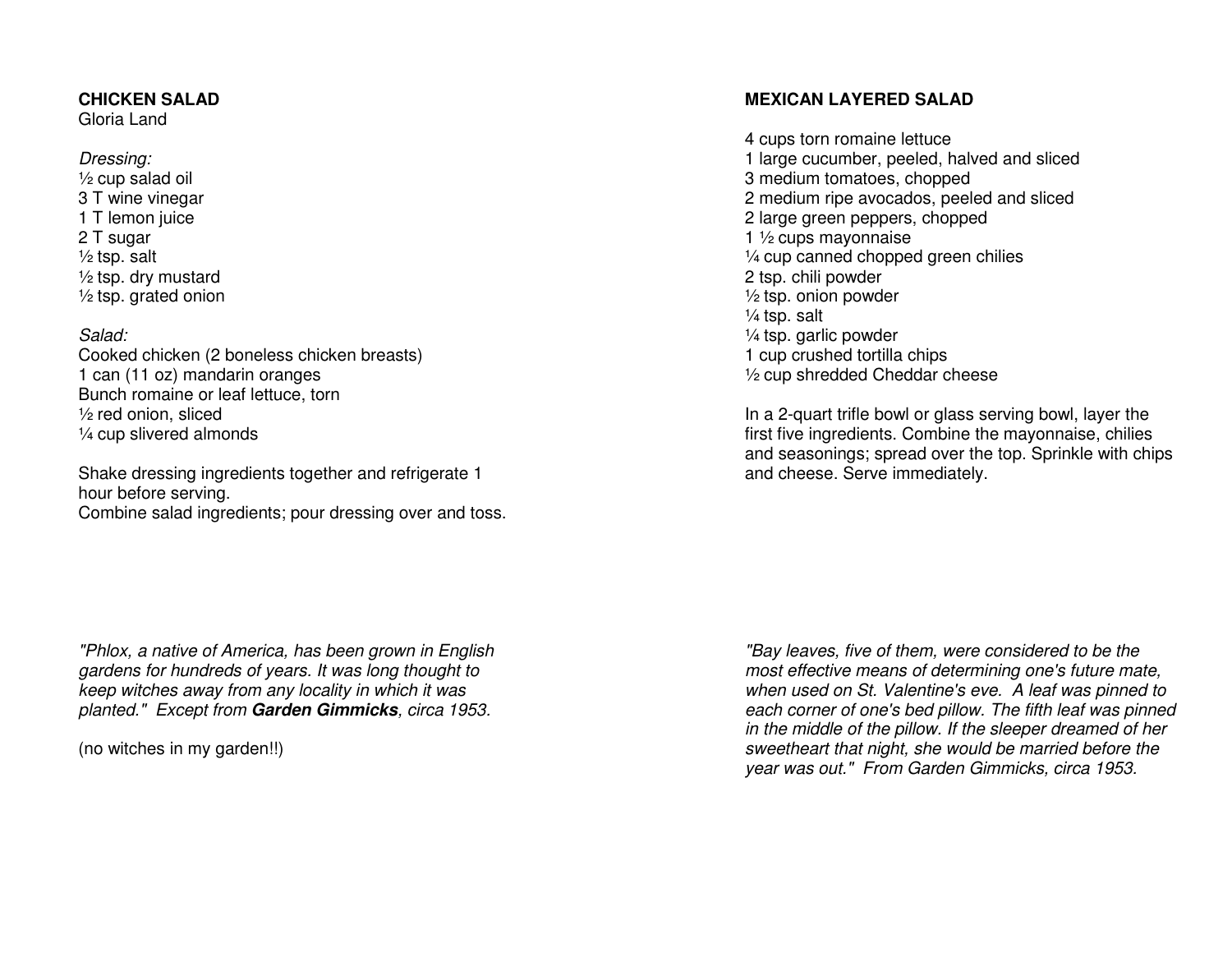#### **SHADY OAK CHICKEN SALAD**

Lindle O'Neil

Marinate: 4 cups cooked and cut up chicken 2 T of salad oil 2 T of orange juice concentrate 2 T rice vinegar 1 tsp. salt Mix together with chicken and chill overnight Salad: 1 cup mandarin oranges, drained 1 cup pineapple chunks, drained 1 cup seedless green or purple grapes 1 cup celery chopped Combine all with 1 cup of Miracle Whip and top withtoasted almonds

#### **ORANGE SALAD**

Paula Jones

3-oz orange Jell-o 2 11-oz cans mandarin oranges (drained, but juice to be used) 16-oz cottage cheese, small curd 8-oz crushed pineapple (drained, but juice to be used) 8-oz Cool Whip

Drain oranges and pineapple juice into saucepan. Heat up-dissolve Jell-o in it. Stir well to be sure all powder is dissolved . Cool a little-can place in refrigerator to do this (not too much as you don't want the Jell-o to start to set up).

Mix cottage cheese and Cool Whip. Add fruit. Mix well. Add Jell-o mixture. Mix well. Pour into container (will fill an 11x7 to the top). Place in fridge to firm up.

#### **NO RUSH APRICOT NECTAR BLUE CHEESE PEAR SALAD**

 Suzi Guckel Serves: 12 Beautiful when plated with cubes of blue cheese andslices of red pear

1/2 cup apricot nectar 1/3 cup extra virgin olive oil 1/3 cup white wine vinegar 1 T Dijon style mustard 1/2 tsp. salt 3 green onions finely chopped 1/2 cup dried apricots snipped 6 ripe red pears &/or Bartlett pears cored & wedged 8 - 10 ounces blue cheese to be sliced 3/4 cup almonds coarsely chopped & toasted

**DRESSING:** Whisk first 5 ingredients, Stir in green onions and apricots, add pears to coat, cover & refrigerate up to 3 hours. Put drained pears over field greens, place blue cheese, sprinkle with almonds, drizzle dressing.

"Pansies are known as "Heartsease" and also by many romantic names such as "Johnny-kiss-me-quick" and "Cuddle-me-to-you." Bouquets of the flower were given on St. Valentine's Day and there was an old superstition that if a pansy were placed on the eyelids of a sleeping girl, she would fall in love with the first person she saw when she awakened." Excerpt from **Garden Gimmicks**.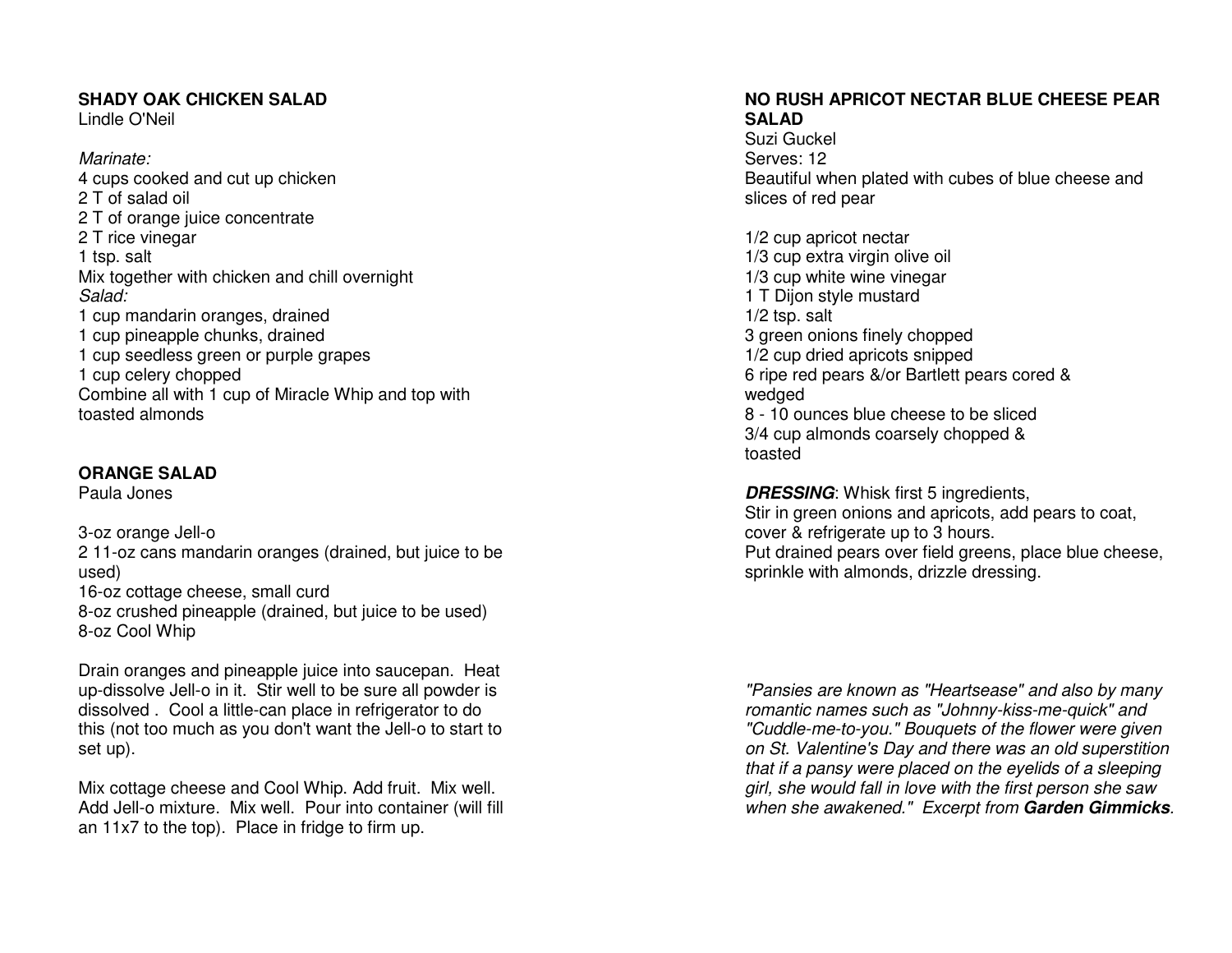#### **RED CABBAGE, CRANBERRY, AND APPLE SLAW**

Carolyn and Paul Ernst

2 ½ cups red cabbage, thinly sliced ¼ cup craisins (dried cranberries) 2 2/3 T rice vinegar 2 2/3 T sugar 1 T white wine vinegar 1 tsp. olive oil 3/8 tsp. salt ¼ tsp. pepper 1 1/8 cups Granny Smith apple, thinly sliced 2 T pecans, toasted and chopped

Combine cabbage and cranberries in a bowl. Combine vinegars, sugar, oil, salt and pepper in a container and shake or stir until thoroughly mixed; drizzle over cabbage mixture, tossing gently to coat. Cover and chill 2 hours. Add apple and toss well. Sprinkle with pecans. Serves 4 131 calories per 1 cup serving

"The ancestor of the tomato was cultivated by the Aztecs and the Mayas and was known as "tomatl." For years tomatoes were grown in European and American gardens as a decorative plant only. Because it belonged to the Nightshade family, it was considered poisonous and was known as a "Love Apple" or a "Raging Love Apple." No one knows who was brave enough to eat the first tomato, but between 1840 and 1850 tomatoes began to appear in markets in the United States and before long became one of our most important and popular vegetables." From **Garden Gimmicks**, circa 1953

**BIG ROCK COLESLAW** Lou Milner

#### **Dressing:**

 ½ cup oil (can use part sesame for added oriental flavor) ¼ cup vinegar ½ cup sugar 1 tsp. salt 1 tsp. pepper

1 16-oz slaw mix 1 green bell pepper, chopped 1 red/yellow bell pepper, chopped 5 green onions, sliced 1 small pkg. almonds (chopped) 1 can sliced water chestnuts, chopped Toss with dressing 1 can chow mein noodles (add when ready to serve)

#### **BROCCOLI SALAD SUPREME**

Joyce Wuetig Serves 10-12

3 bunches broccoli, broken into flowerettes 6 green onions, chopped 1 to 1 ½ cup sunflower seeds, salted and peeled 1 cup raisins 1 cup bacon bits

#### **DRESSING:**

¾ cup sugar 3 T white vinegar 1 1/3 cup mayonnaise (Lite can be used, but not Salad dressing) Mix and chill. Bacon bits can be added before serving, so they stay crisp, if desired.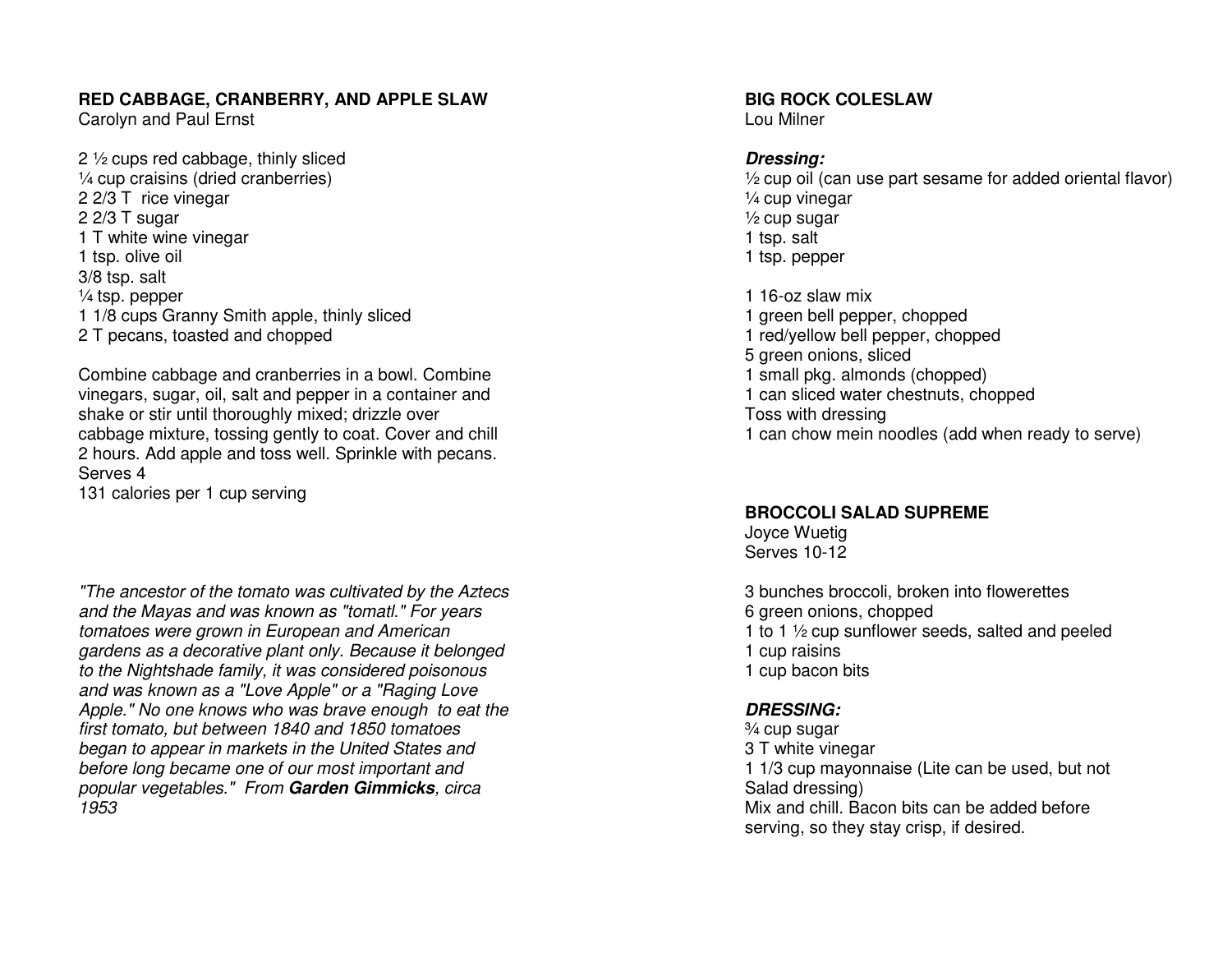#### **HERBED LENTIL SALAD**

Kathy Dohrer

2 cups cooked green lentils 1 cup cooked brown rice Handful of calamata olives, chopped ½ red onion, diced 1 red pepper, diced 1 cucumber, diced 1 jalapeño, diced. Seeds and ribs removed 2 ribs celery, diced 2 T fresh chopped parsley 2 T fresh chopped mint 2 T fresh oregano 2 T fresh chopped basil 1 T fresh chopped cilantro (Use any combination of fresh herbs. Just be sure to include mint.)

#### **Dressing:**

¾ cup olive oil ¼ cup red wine vinegar 1 T lemon juice 1 clove garlic, minced 1 tsp. Dijon mustard Pinch of sugar Salt and fresh ground pepper **CHICKEN SALAD** Harriet Perrello

.

Makes 4 to 6 servings.

4 cups cubed (1/2 inch) cooked chicken (about 1 3/4 lb) 1 cup walnuts, toasted and chopped 1 celery rib, cut into 1/4-inch-thick slices (1 cup) 2 T finely chopped shallot 2 cups halved seedless red grapes mayonnaise to taste 3 T tarragon vinegar 2 T finely chopped fresh tarragon 1/2 tsp. salt 1/2 tsp. black pepper

Toss together all ingredients in a large bowl untilcombined well

**BASIL-TOMATO-PINE NUT SALAD with Lemon Vinaigrette Dressing**Chris George

2 T Olive Oil 1 small head green leaf lettuce, torn (6 cups) 3 cups fresh basil, torn 2 cups grape tomatoes, halved 1/2 cup pine nuts, toasted 2 oz. Parmesan cheese, shaved

In a large bowl, combine lettuce & basil. Using a large glass bowl or container, layer greens, tomatoes, pine nuts, & shaved cheese. Serve with Lemon Vinaigrette(recipe below). (continued on next page)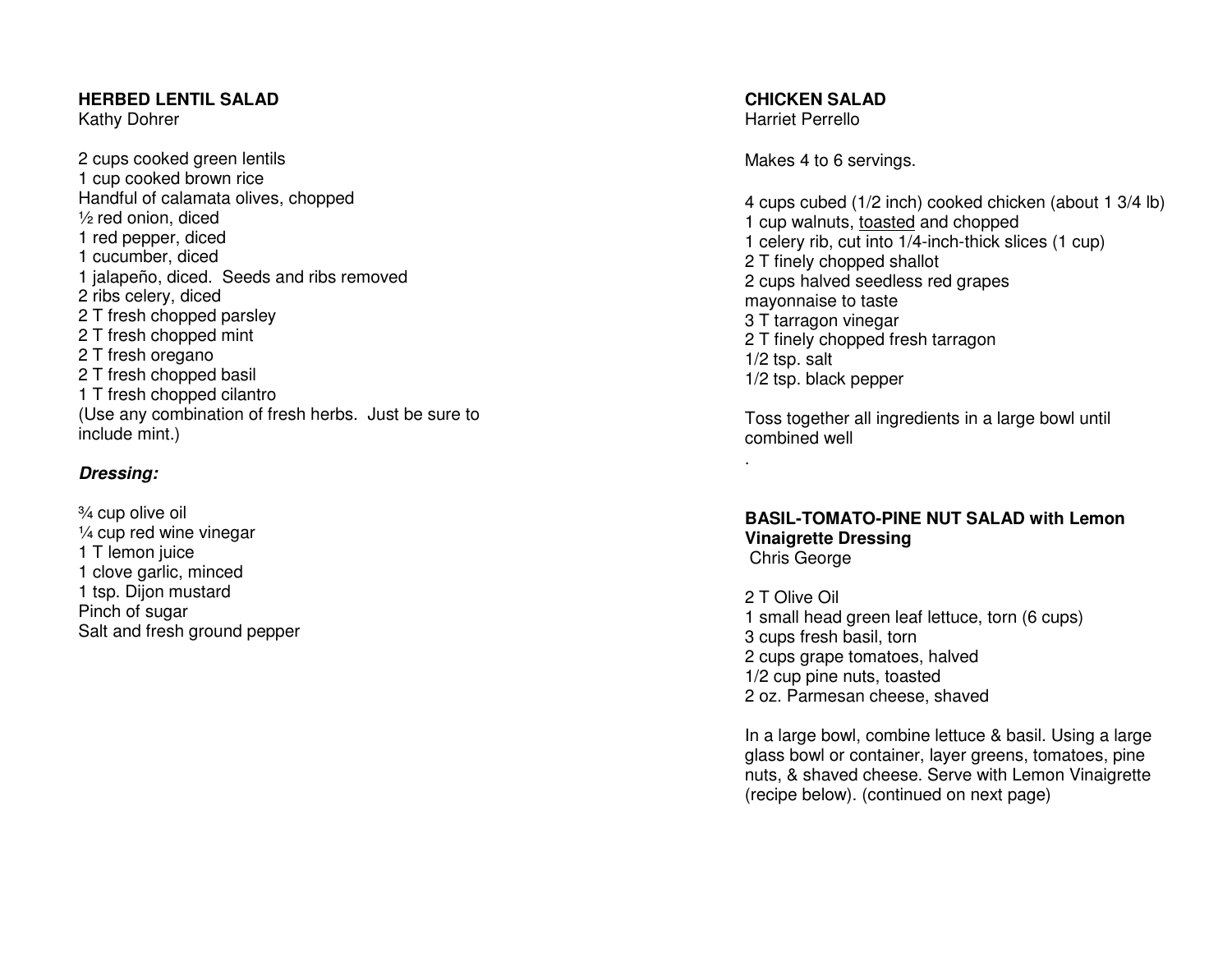#### (**BASIL-TOMATO SALAD** continued) **Lemon Vinaigrette Dressing**

1/2 cup olive oil 1 tsp. finely shredded lemon peel 1/3 lemon juice 1 clove minced garlic l tsp. sugar 1/4 tsp. ground pepper Combine all ingredients in dressing bottle, shake & cover.

"Cannas were found in South America by the Spanish and taken by them to Spain and Portugal. They were admired for their flowers and the roots were used to make Rosary beads.

"Field daisies were introduced into America in fodder that came from Central Germany to supply food for the English horses of Burgoyne's men.

"Dahlias are natives of Mexico and were used by the Aztecs in sacrificial ceremonies. They were introduced into Europe by the Spaniards and hundreds of years later were named after the famous Swedish botanist, Dahl.

"The English called Carnations "Sops-in-Wine," "Coronations" and "Gillyflowers." During Elizabeth's reign, wine was spiced with Carnations and that is how the term "Sops-in-Wine" came into use.

"The Iris, originally a native of Japan and China, has spread to almost all parts of the world. Louis VII took the golden Iris as his symbol when he took the French Crusaders to the Holy Land. The flower became known as the "flower of Louis" and was later changed to fleur-de-lis." Excerpts from **Garden Gimmicks**.

#### **STUFFED LETTUCE ROLLS**

Patty Hofer

To creamed cottage cheese add some or all of the following:

- sprinkling of chives or grated onion
- chopped boiled ham
- raisins
- chopped celery
- chopped green peppers
- chopped nut meats

Spread a thick layer of mixture on large lettuce leaves. Roll and secure with toothpicks. Chill. Allow 2-3 picks per person. When set, remove the picks and serve with dressing.

#### **DRESSING:**

 In the bottom of a jar place: 1/2 tsp. salt 1/8 tsp. freshly ground black pepper ¼ cup vinegar or lemon juice 1/4 to 1/2 tsp. prepared mustard one clove garlic, halved lengthwise

Lid and shake until blended. Gradually add 3/4 c olive oil, shaking between additions. Add cream, sweet or sour. Remove the garlic clove after 24 hours.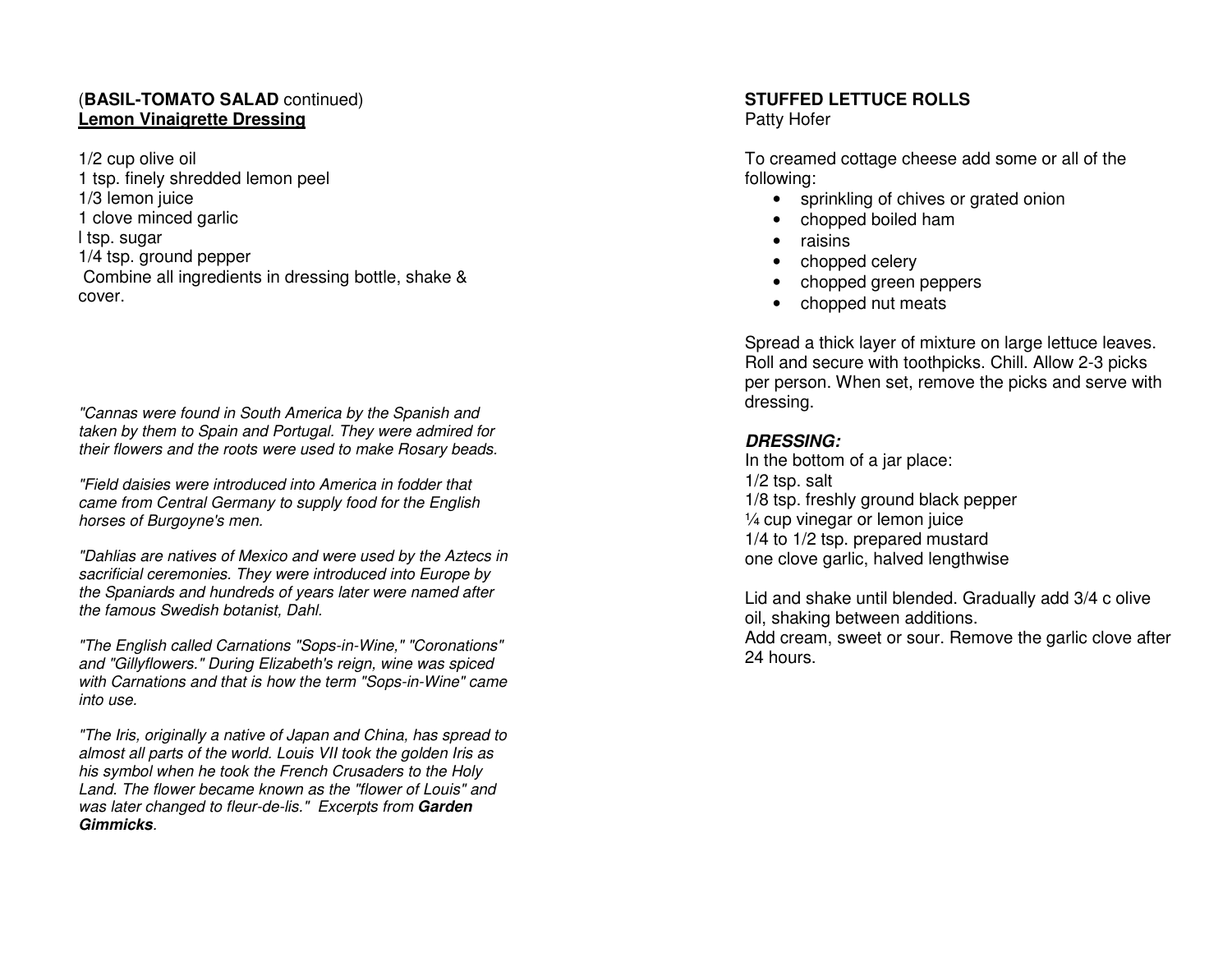## DESSERTS—BREADS, CAKES, COOKIES, PIES

#### **STRAWBERRY PIE**

Jimmie Nell Cook

2 cups sugar 1 pkg. (6 oz.) strawberry Jell-o 2 cups cold water 2 pts. Sliced strawberries 12 oz. container Cool Whip 6 T (level) cornstarch 2 baked pie shells

Mix sugar, Jell-o and cornstarch well. Add water. Bring to boil. Let cool. Stir in strawberries. Place mixture in baked pie crusts. Top with Cool Whip. Garnish with strawberries and enjoy!

#### **OATMEAL BASE COOKIES**

Suz

1 ½ cup chunky peanut butter ½ cup butter 3 eggs ¼ tsp. vanilla 1 cup brown sugar 1 cup white sugar 2 tsp. baking soda 4 ½ cups oatmeal 1 6-oz. semi-sweet chocolate chips

Mix peanut butter, oleo and eggs. Add remaining ingredients to mixture. Drop by teaspoons full ontogreased cookie sheet. Bake at 350° for 10 minutes.

#### **LEMON BUTTERMILK SHEET CAKE**

Cynthia Keeton

2 ½ cups cake flour 1 tsp. baking powder  $\frac{1}{2}$  tsp. baking soda  $\frac{1}{2}$  tsp. salt  $\frac{3}{4}$  cup buttermilk at room temperature  $+2$  t for glaze  $\frac{1}{4}$  cup fresh lemon juice (3 lemons) + 3 T for glaze 1 tsp. vanilla extract 1 ¾ cup granulated sugar 3 T grated lemon zest 12 T unsalted butter, softened  $(1 \frac{1}{2})$  sticks) 3 large eggs and room temperature 1 egg yolk at room temperature

Adjust the oven rack to middle position and heat oven to 325°. Grease and flour a 13 x 9 inch baking pan. Combine flour, baking powder, baking soda and salt in medium bowl. Combine buttermilk, lemon juice and vanilla in liquid measuring cup.

With electric mixer on medium speed, mix granulated sugar and lemon zest until moist and fragrant, about 1 minute. Transfer ¼ cup of the sugar mixture to small bowl, cover and reserve for glaze. Add butter to remaining sugar mixture and beat until light and fluffy, about 2 minutes. Beat in eggs and yolk, one at a time, until incorporated. Reduce speed to low. Add flour mixture in three additions, alternating with two additions of buttermilk mixture and mix until smooth, about 30 seconds. Scrape batter into prepared pan and smoothtop.

(continued next page)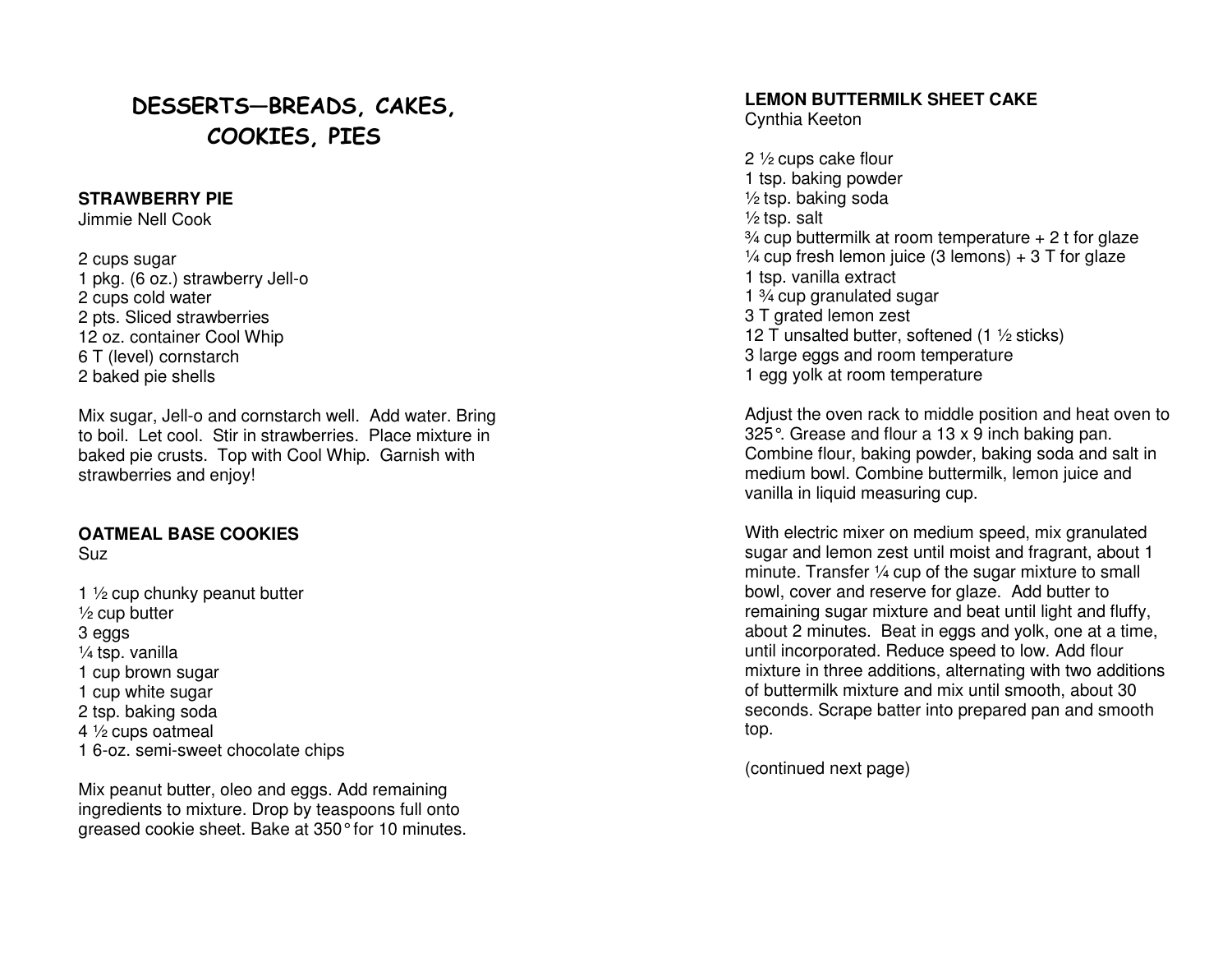#### **Lemon Buttermilk Cake** (continued)

Bake until cake is golden brown and toothpick inserted into center comes out clean, 25-35 minutes. Transfer cake to wire rack, and let cool 10 minutes. Spread glaze over warm cake, and sprinkle with reserved sugar mixture. Cool completely, at least 2 hours. Makes 16 servings.

**GLAZE**: Whisk 3 cups of powdered sugar, 3 T lemon juice and 2T buttermilk until smooth. This might need to be thinned more with liquid.

#### **COCONUT OATMEAL COOKIES**

Nancy Bunson

.

1 cup sugar 1 cup brown sugar 1 cup shortening 2 eggs 1 tsp. vanilla ½ teas. Salt 1 cut flour 1 tsp. baking soda 1 tsp. baking powder 2 cups coconut 2 cups raw oatmeal 1 cup chopped almonds

Mix in order listed. Bake 350° for 10-12 minutes.

#### **BERRY FOOL**

Dave Buhr

2 quarts strawberries (2 lb.) washed, dried, stemmed 1 pint raspberries (12 oz.) washed and dried ½ cup plus 4 T sugar 2 tsp. unflavored powered gelatin 1 cup heavy cream ¼ cup sour cream ½ tsp. vanilla extract 4 Carr's Whole Wheat Crackers, finely crushed (1/4 cup) Graham crackers or gingersnaps will also work 6 springs fresh mint leaves (optional)

Process 1 quart strawberries, ½ pint raspberries, and ½ cup sugar in food processor until mixture is completely smooth, about 1 minute. Strain berry puree through fine mesh strainer into 4-cup liquid measuring cup (you should have 2 ½ cups puree; reserve any excess for another use). Transfer ½ cup puree to small bowl and sprinkle gelatin over top; stir until gelatin is incorporated and let stand at least 5 minutes. Heat remaining 2 cups puree in small saucepan over medium heat until ti begins to bubble, 4 to 6 minutes. Remove pan from heat and stir in gelatin mixture until dissolved. Transfer gelatin-puree mixture to medium bowl, cover with plastic wrap and refrigerate until cold, about 2 hours.

Meanwhile, chop remaining 1 quart strawberries into rough ¼-inch pieces. Toss strawberries, remaining ½ pint raspberries and 2 T sugar together in medium bow. Set aside for 1 hour.

(continued on next page)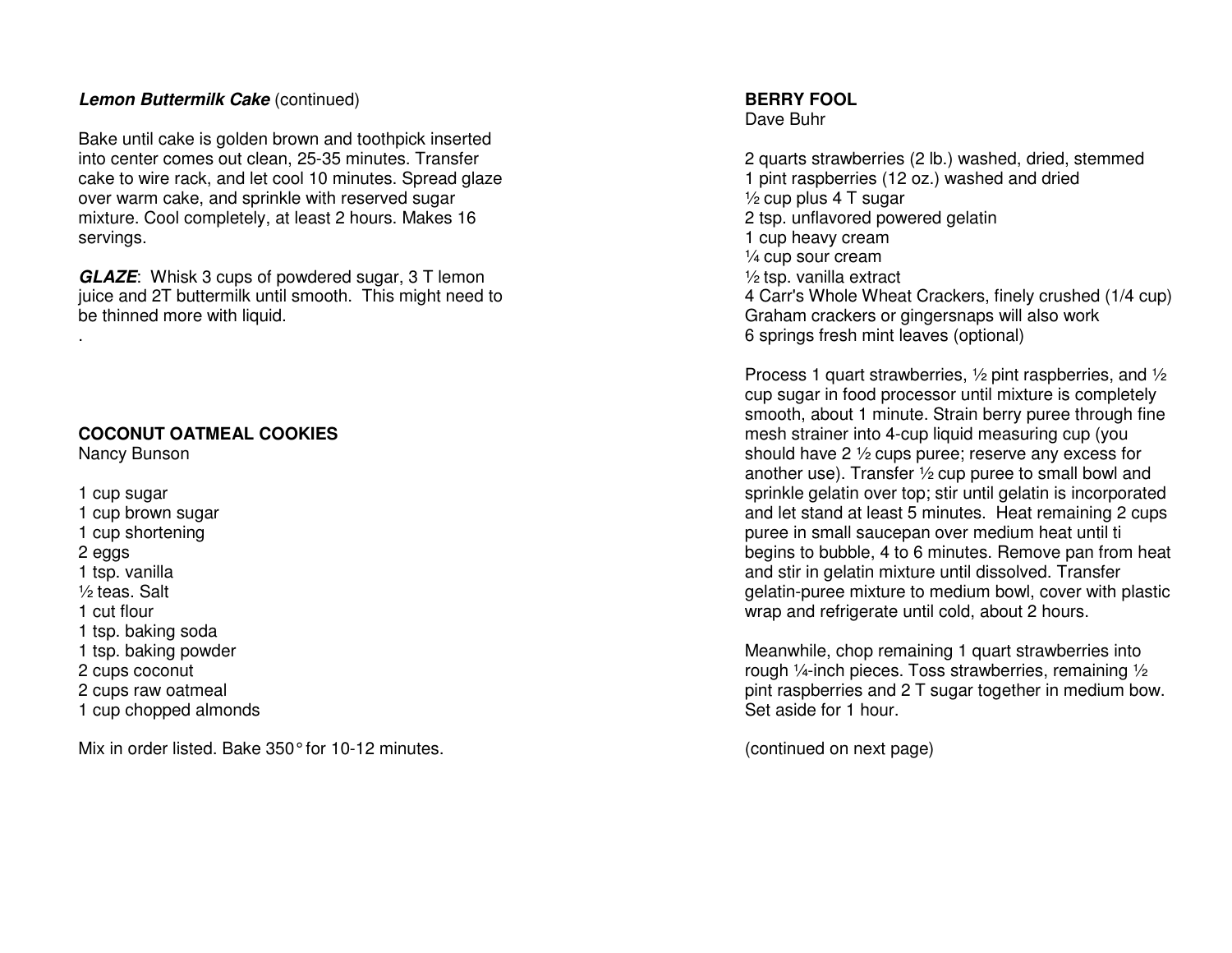#### **Berry Fool** (continued)

.

Place cream, sour cream, vanilla, and remaining 2 T sugar in chilled bowl of stand mixer. Beat on low speed until bubbles form, about 30 seconds. Increase speed to medium and continue beating until beaters leave trail, about 30 seconds. Increase speed to high; continue beating until mixture has nearly doubled in volume and holds stiff peaks, about 30 seconds. Transfer 1/3 cup whipped-cream mixture to small bowl and set aside.

Remove thickened berry puree from refrigerator and whisk until smooth. With mixer running at medium speed, slowly add two-thirds of puree to whipped-cream mixture; mix until incorporated, about 15 seconds. Using spatula, gently fold in remaining thickened puree, leaving streaks of puree.

Transfer uncooked berries to fine-mesh strainer; shake gently to remove any excess juice. Divide two-thirds of berries evenly among 6 tall parfait or sundae glasses. Divide creamy berry mixture evenly among glasses, followed by remaining uncooked berries. Top each glass with reserved plan whipped-cream mixture. Sprinkle with crushed crackers and garnish with mint springs, if using.

 "Rose petals and violets can be crystallized and used as decorations on cakes. Make a syrup of one pound of sugar and one cup of water. Boil until it forms a soft ball in cold water. Remove from fire. Drop in flowers. Press down but do not stir. Return to fire, bring to boil. Remove from fire and pour in bowl. Set aside until next day. Carefully strain flowers using fine sieve. Add a fourth of a pound of sugar to syrup and boil again to ball stage. Put in flowers, bring to boil, remove from fire and set away. Next day, repeat the same process. When flowers have been added and syrup has come to a boil, stir gently with a silver fork, allowing sugar to form granulations on petals. Pour out on cookie sheets lined with wax paper. Separate petals carefully with silver fork." From Garden Gimmicks, circa 1953.

#### **AWESOME BANANA MUFFINS**

Paula Wilbanks

4 large ripe bananas 3/4 cup white sugar 1 slightly beaten egg 1/3 cup melted butter 1 teaspoon baking soda 1 teaspoon baking powder 1/2 teaspoon salt 1 1/2 cup flour

Mix the mashed bananas, sugar, egg and butter together. Set aside. In a separate bowl, mix together baking soda, baking powder, salt and flour. Mix wet and dry ingredients all together, being careful not to overstir. Pour into greased muffin tins, and bake in 350° oven for approximately 20 minutes. Enjoy!

#### **GREAT PUMPKIN DESSERT**

Barbara Munn

1 can pumpkin (15 oz.) 1 can condensed milk (Eagle Brand-best) 3 eggs 3 tsp. pumpkin pie spice 1 yellow cake mix % cup chopped nuts 1 stick butter, melted

In a medium mixing bowl, combine pumpkin, condensedmilk, eggs, and spice until smooth. Pour into a 9 x 13 dish, sprayed with PAM.

 Dump yellow cake mix (dry) on top of the pumpkin mixture, evenly. Pour butter as evenly as possible over the top, and sprinkle nuts over butter.

Bake at 350° for one hour, or until knife inserted into center comes out clean.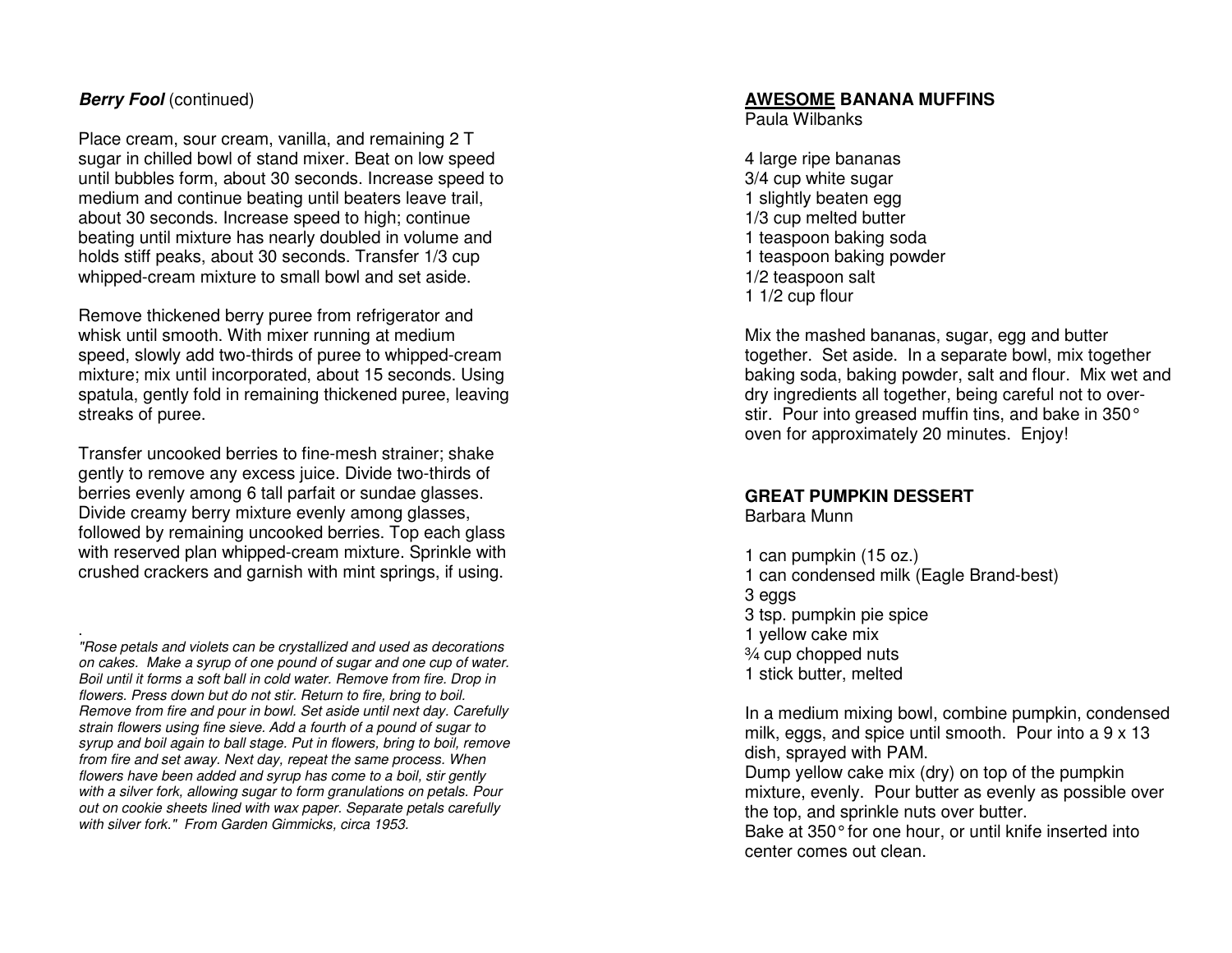#### **TORTA DELLA NONNA**

Suzi Guckel

 Serves: 8 This is from the book *Under the Tuscan Sun* and is a thick Italian custard

#### **Custard ingredients:**

 2 egg yolks 1/3 cup flour 2 cups milk 1/2 cup sugar  **Dough ingredients**  1-1/2 cups polenta 1-1/2 cups flour 1/3 cup sugar 1-1/2 tsp. baking powder 4 ounces butter cut into dry ingredients 1 egg plus one yolk stirred in Custard

Combine ingredients and cook in double boiler, placing pan OVER THE WATER, NOT TOUCHING, BOILING WATER; stir constantly. When custard coats metal spoon, remove from heat. Cool immediately by placing pan in cold water.

While custard is cooling combine dry ingredients; cut in butter; combine egg(s)

Spread 1/2 of dough in pie pan, cover with custard, roll out remaining half of the dough, cover custard and crimp edges. Sprinkle with toasted pine nuts and bake at 350° for 25 minutes.

#### **SYMPHONY BARS**

Sandy Kancavicus

1 Duncan Hines Dark Chocolate Brownie Mix (9 x 13 pan size) 2 Eggs ¼ cup water ½ cup vegetable oil (optional canola oil) 1 tsp vanilla 1 tsp almond extract Symphony Bars (candy), 3 1/2 bars

Prepare brownie mix by directions (2 eggs, 1/4 cup water, and 1/2 cup vegetable oil - I use canola) adding 1 tsp. vanilla and 1 tsp. almond extract. Pour half of the batter in a 9 x 13 pan sprayed with PAM. Lay 3 and one half Symphony Bars with toffee on top of batter. Pour the rest of the batter over Symphony Bars, Top with 1 cup chopped pecans (optional). Bake at 350° 28 to 30 minutes. When the brownies are done, lightly press around

 edges of the pan with the bottom of a glass to make the top level.

*"The Nasturtium is a native of Peru. When it was introduced into England it was called "Indian Cress" and was used in salads and the seeds were pickled. Sailing vessels carried quantities of the pickled seeds for they were thought to prevent scurvy." Except from Garden Gimmicks, circa 1953*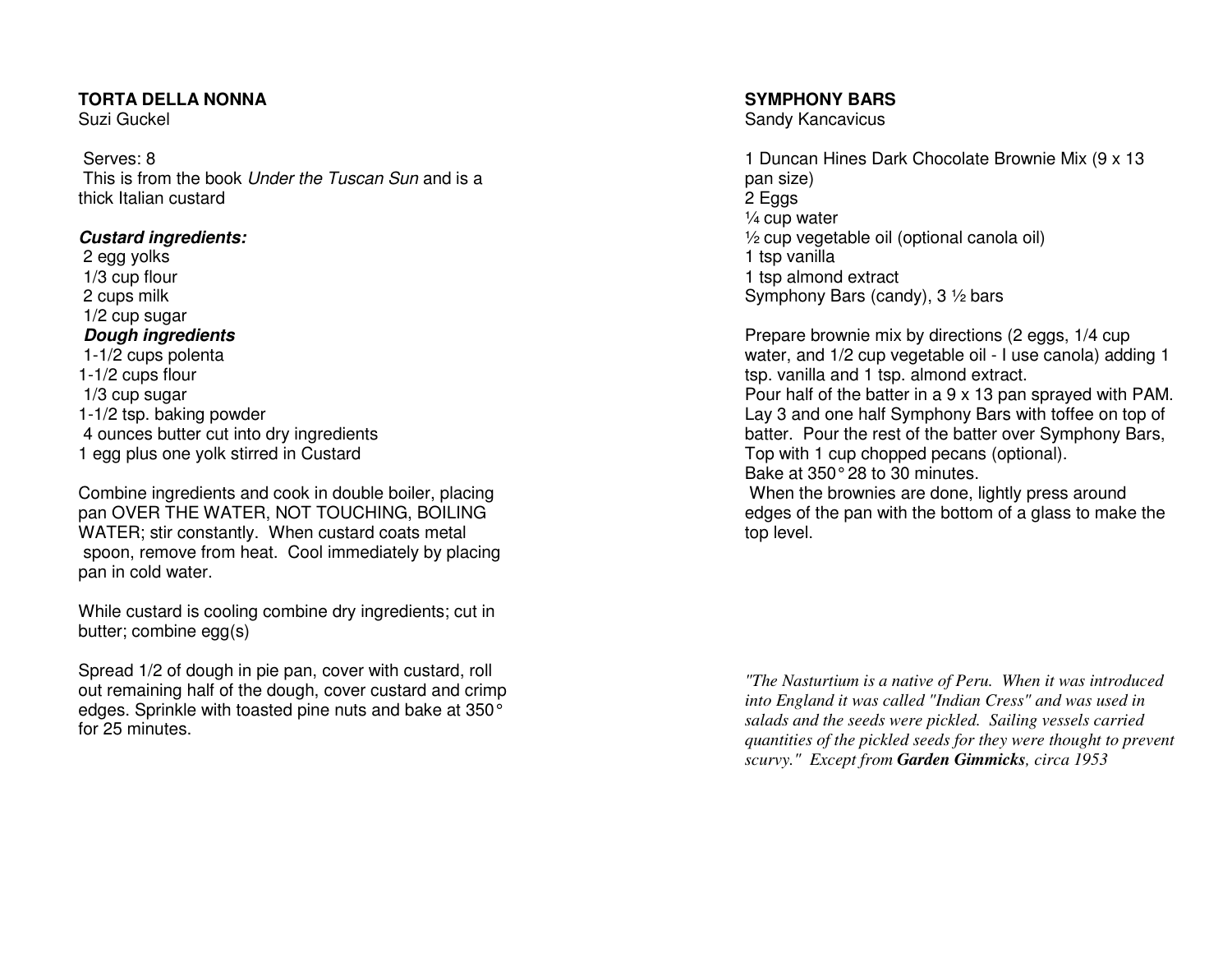#### **HUMMINGBIRD BARS**

Barbara Oldani Makes 48 bars

#### **Bars:**

 3 cups flour, sifted 2 cups granulated sugar 3 eggs, slightly beaten 1 cup neutral vegetable oil, such as canola 1 tsp. baking soda  $\frac{1}{2}$  tsp. salt 2 tsp. cinnamon 2 tsp. vanilla 1 cup halved maraschino cherries 1 cup chopped bananas 8 ounce can crushed pineapple, with juice 1 cup chopped walnuts or pecans **Glaze:** 

 1 ½ cups powdered sugar ¼ cup butter or margarine, softened 2 tablespoons milk

#### **Bars:**

 Preheat oven to 350°. Grease and flour a jellyroll pan. In a large bowl, mix together all bar ingredients in order listed, ending with nuts. Transfer to pan; smooth to distribute evenly and bake about 25 minutes. (I used a 9 x 13 and baked about 40 min.)

#### **Glaze:**

 With an electric mixer, beat all glaze ingredients together until smooth. Spread glaze over warm cake. Let cool and cut into bars.

### **WHITE CHOCOLATE CHIP CRANBERRY OATMEAL COOKIES**

Carolyn and Paul Ernst

¾ cup sugar ¼ cup packed brown sugar ½ cup butter, softened 1 large egg ½ tsp. vanilla extract ½ tsp. cinnamon ½ tsp. baking soda ¼ tsp. salt 1 cup all-purpose flour 1 ½ cups quick-cooking oats (not instant) ¾ cup dried cranberries 6 ounces which chocolate chips

- 1. Preheat oven to 375 °F.
- 2. In a large bowl using an electric mixer combine the sugar, brown sugar and butter; mix well to cream together.
- 3. Add egg and vanilla extract and mix until combined.
- 4. Add the cinnamon, baking soda, salt and flour and mix well.
- 5. Fold in the oatmeal, dried cranberries and white chocolate chips—making sure all ingredients are uniformly distributed.
- 6. Roll dough into 1-inch balls and place 3 inches apart onto a greased cookie sheet and bake at 375°F for 10-12 minutes, just until the edges are lightly golden.
- 7. Remove from oven and let cool for 2-3 minutes on the cookie sheet, then transfer cookies to a cooling rack.

Makes approximately 36 cookies.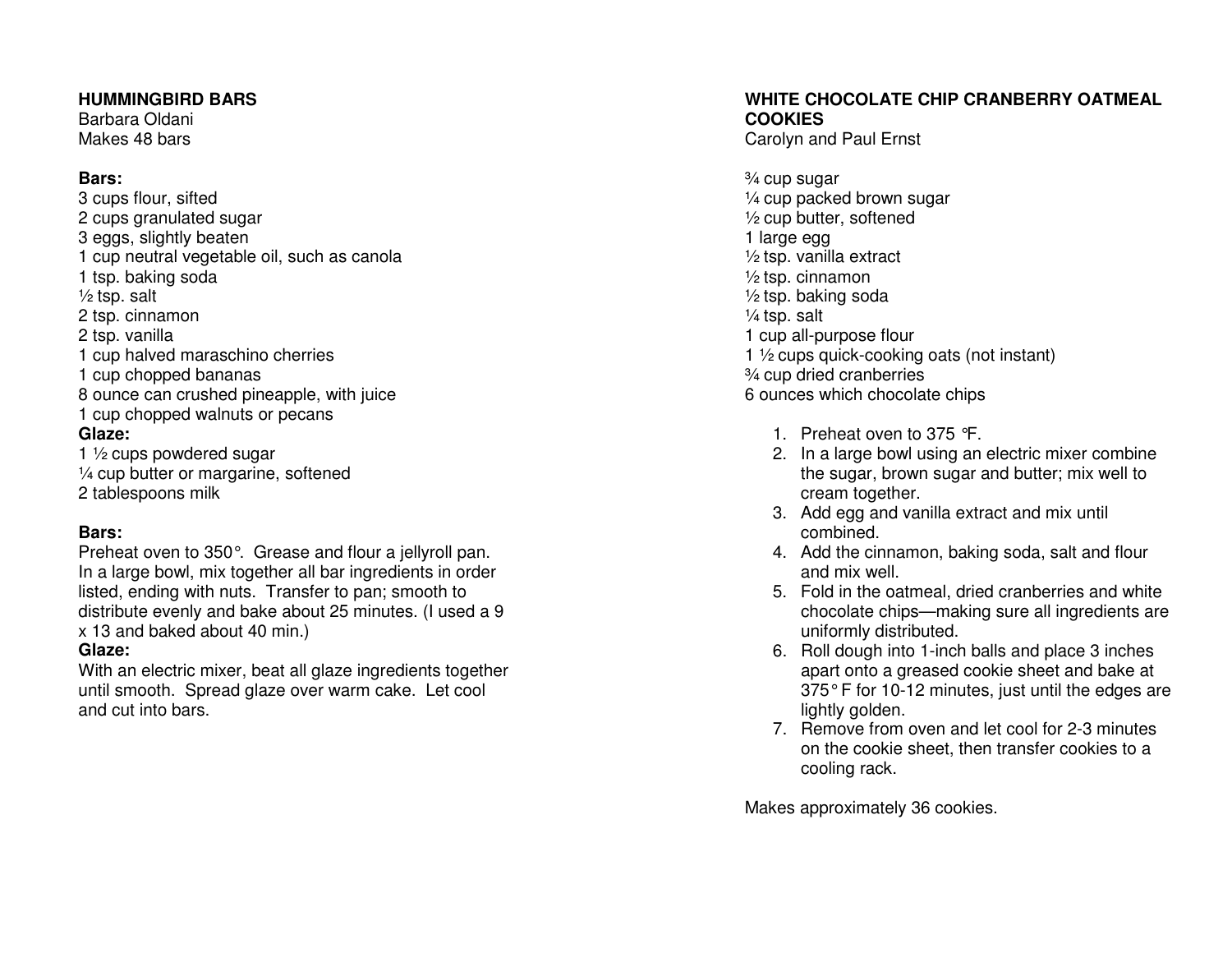## **SLICE AND BAKE CELEBRATION COOKIES**

Ella Barber

1 ¼ cup sugar ½ cup butter, softened ½ cup butter-flavor shortening 1 egg 2 T milk 2 tsp. vanilla 3 ¼ cups all purpose flour ½ tsp. baking soda 1/8 tsp. salt food coloring top with candy sprinkles

1. Heat oven to 375°. Line bottom of 9 x 5 inch loaf pan with plastic wrap. In large bowl, beat sugar, butter and shortening with electric mixer on medium speed until well blended. Beat in egg, milk, and vanilla. Stir in flour, baking soda and salt until dough forms.

2. Divide dough into 3 parts. Knead 1 food color into each part of dough. Press one of the colored dough in bottom of pan. Top with remaining colored dough, pressing each layer firmly to seal. (works best if you chill for at least one hour)

3. Turn pan upside down; remove plastic wrap from dough. Cut dough lengthwise into thirds. Cut each third crosswise into 16 slices. On ungreased stone or metal pan. place slices about 2 inches apart. Sprinkle with candy sprinkles.

(continued on next page)

#### **CELEBRATION COOKIES** (continued)

 4. Bake 9 to 11 minutes or until bottoms are light golden brown. Cool 1 minute; remove from pan to cooling rack.

You can make the cookie dough ahead and cover and refrigerator up to 24 hours before baking or can befrozen in airtight container for up to 9 months.

Make cookies for all the holidays: valentines: red/white/pink Spring: yellow/green/pink 4th of July: red/white/blue Halloween:yellow/orange/white (candy corn-cut in triangles) Christmas: red/green/white

"Zinnias, natives of Mexico, were discovered in 1750 by Professor Zinn.

"Rosemary was always strewed in the bride's path on her wedding day. It was also said to preserve youth if used with bathing water.

"Verbena, or Vervain, as it was once called, has always been thought to have magic powers. The Romans and Greeks regarded the plant as sacred and used it on their altars and in religious festivals. In later years, it became one of the most important medicinal herbs and was said to ward off fever and measles and to cure bites of all kinds.

"Jesuit Fathers brought many of the first Lilac bushes to America. Lilacs were a great favorite in Colonial gardens and were planted by George Washington, Thomas Jefferson, and James Madison." **Garden Gimmincks**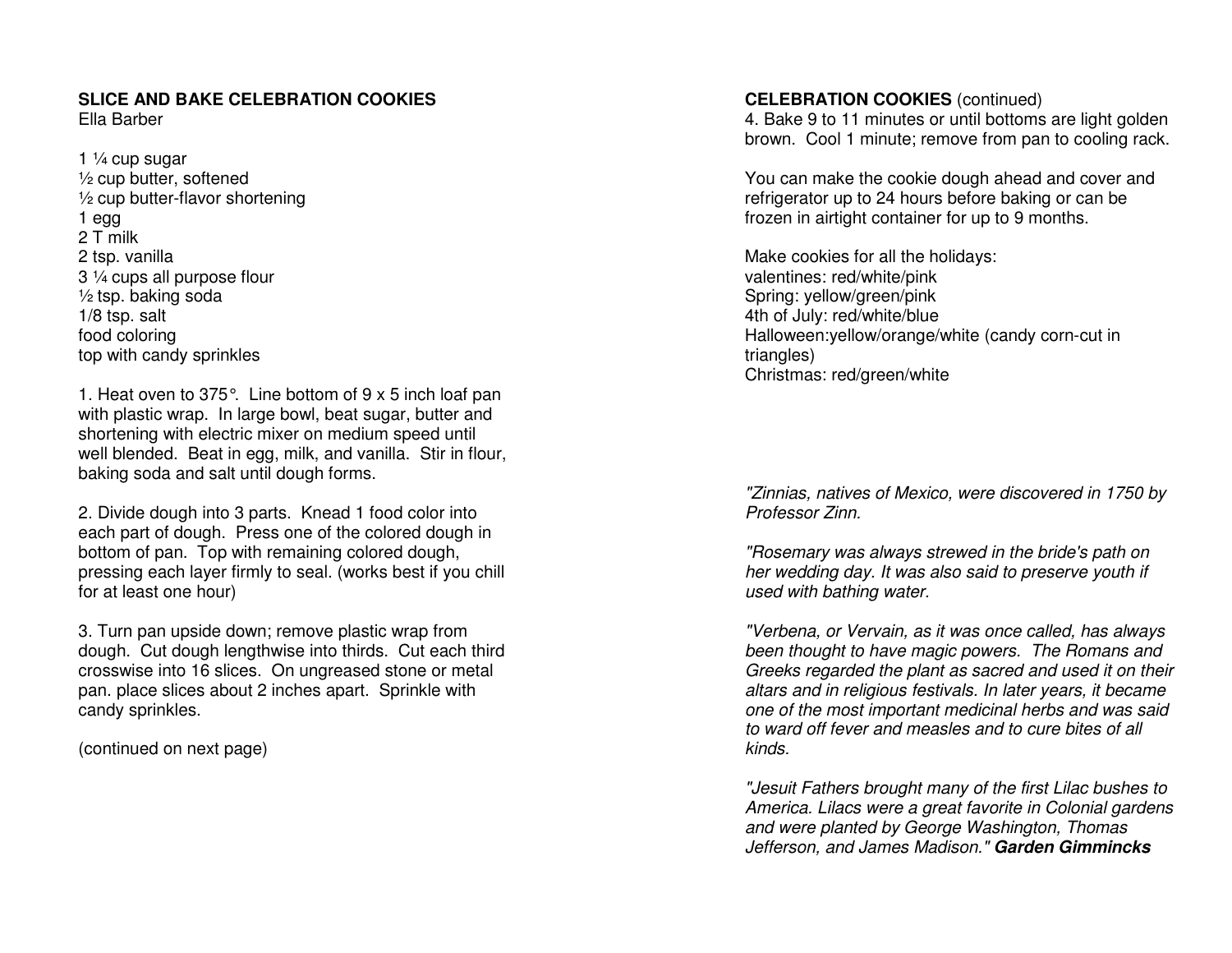# EASY CASSEROLES, MEATS & SIDE DISHES

#### **AMISH BREAKFAST CASSEROLE**

Toni Moorehead

1 pound sliced bacon, diced 1 medium sweet onion, chopped 6 eggs, lightly beaten 4 cups frozen shredded has brown potatoes, thawed 2 cups shredded Cheddar cheese 1 1/2 cups small curd cottage cheese 1 ¼ cups shredded Swiss cheese

In a large skillet, cook bacon and onion until bacon is crisp; drain. In a bowl, combine the remaining ingredients; stir in bacon mixture. Transfer to a greased 13 x 9 x 2" baking dish. Bake uncovered at 350° for 35-40 minutes or until set and bubbly. Let stand for 10 minutes before cutting.

"The Greeks and Romans used large masses of roses at wedding and funeral ceremonies. Luther used a rose for his seal; Frederick the Great was a lover of roses, and the same flower has figured in English history for centuries. At one time the rose was an emblem of secrecy and it is said that when Elizabeth held a conference with her nobles, she would wear a rose on her person to indicate that nothing was to be repeated." Excerpt from **Garden Gimmicks**, circa 1953

#### **MAKE- AHEAD GRAVY**

Lou Milner Make up to 3 months ahead and freeze in an airtight container. Takes 2 days to thaw in refrig. Reheat in saucepan, whisking often.

4 turkey wings (about 3 lb.) 2 med onions, peeled and quartered 1 cup water 8 cups chicken broth (reserve 2 cups) 3/4 cup chopped carrot or celery ½ tsp dried thyme or sage ¾ cup all-purpose flour 2 T butter/marg ½ tsp freshly ground pepper

- Heat oven to 400°. Have ready a large roasting pan.
- Arrange wings in a single layer in pan; scatter onions over top. Roast for 1¼ hrs. until wings are brown
- Put wings and onions in a 5-6 qt pot. Add the water to roasting pan and stir to scrape up any brown bits on bottom. Add to pot. Add 6 cups broth (refrig. remaining 2 cups), the celery/carrot, and thyme/sage. Bring to a boil, reduce heat and simmer, uncovered, 1 ½ hours
- Remove wings to cutting board. When cool, pull off skin and meat. Discard skin and save meat for another use.
- Strain broth into a 3 qt. saucepan, pressing vegetables to extract as much liquid as possible. Discard vegetables; skim fat off broth and discard. (If time permits, refrig. broth overnight to make fat-skimming easier)

(continued on next page)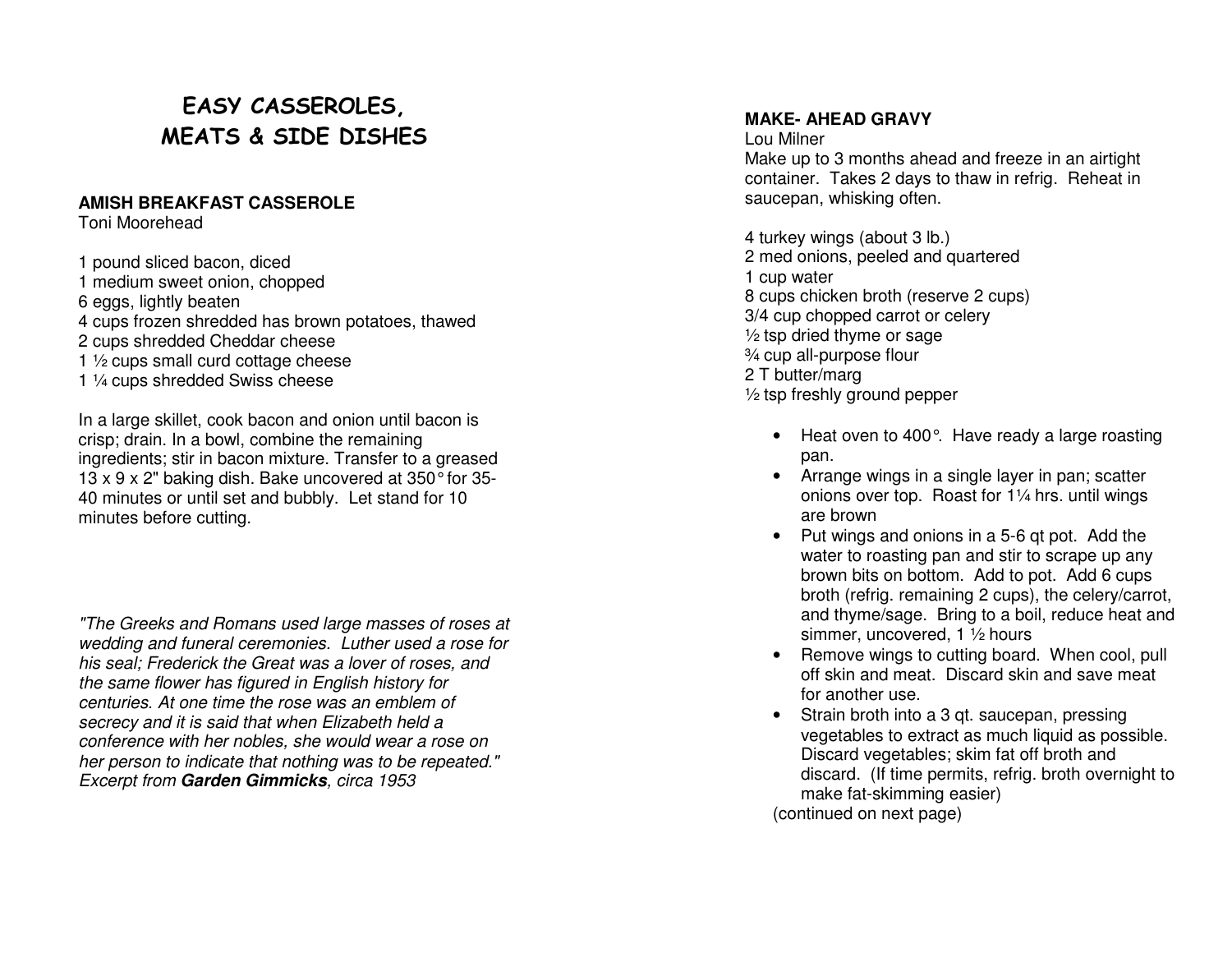**GRAVY** (continued)

- Whisk flour into remaining 2 cups broth until blended and smooth.
- Bring broth in pot to a gentle boil. Whisk in broth/flour mixture and boil 3-4min to thicken gravy and remove floury taste. Stir in butter and pepper. Serve, or pour into containers and refrig up to 1 week or freeze up to 6 mo.

#### **HAM AND CHEESE LOAF**

Peggy Harris

Makes 1 loaf 6 eggs ¾ cup milk 1 1/2 cups all-purpose flour 2 ½ tsp. baking powder  $\frac{1}{2}$  tsp. salt 6 slices bacon, fried crisp, drained and crumbled 1 cup diced cooked ham 1 cup shredded Monterey Jack cheese 1 cup shredded Swiss cheese 1 cup shredded sharp Cheddar cheese

In large bowl, beat eggs until foamy. Add milk, flour, baking powder and salt, stirring until well blended. Add bacon, ham and cheeses and mix well. Bake in greased and floured 9x5 inch loaf pan at 350° for 55-65 minutes or until wooden pick inserted in center comes out clean.

#### **SPINACH AND CHEESE SQUARES**

Peggy Harris Makes 40 squares

4 ounces butter 3 eggs 1 cup flour 1 cup milk 1 tsp.salt 1 sp. baking powder 1 pound Monterey Jack cheese, grated 4 cups chopped, fresh spinach

Melt butter in a 9 x 13 inch pan. Beat eggs. Add flour, milk, salt, and baking powder. Add cheese and spinach, mixing well. Spread into pan and bake at 350° for 35 minutes. Cool 30 minutes before serving. Cut into squares.

Note: These freeze well in plastic bags.

I used frozen spinach, 4 boxes, instead of fresh. I used the Kraft grated cheese using 4 total cups of cheese. Substituted 1 cup of Swiss cheese, grated, and 3 cups of the Monterey Jack cheese.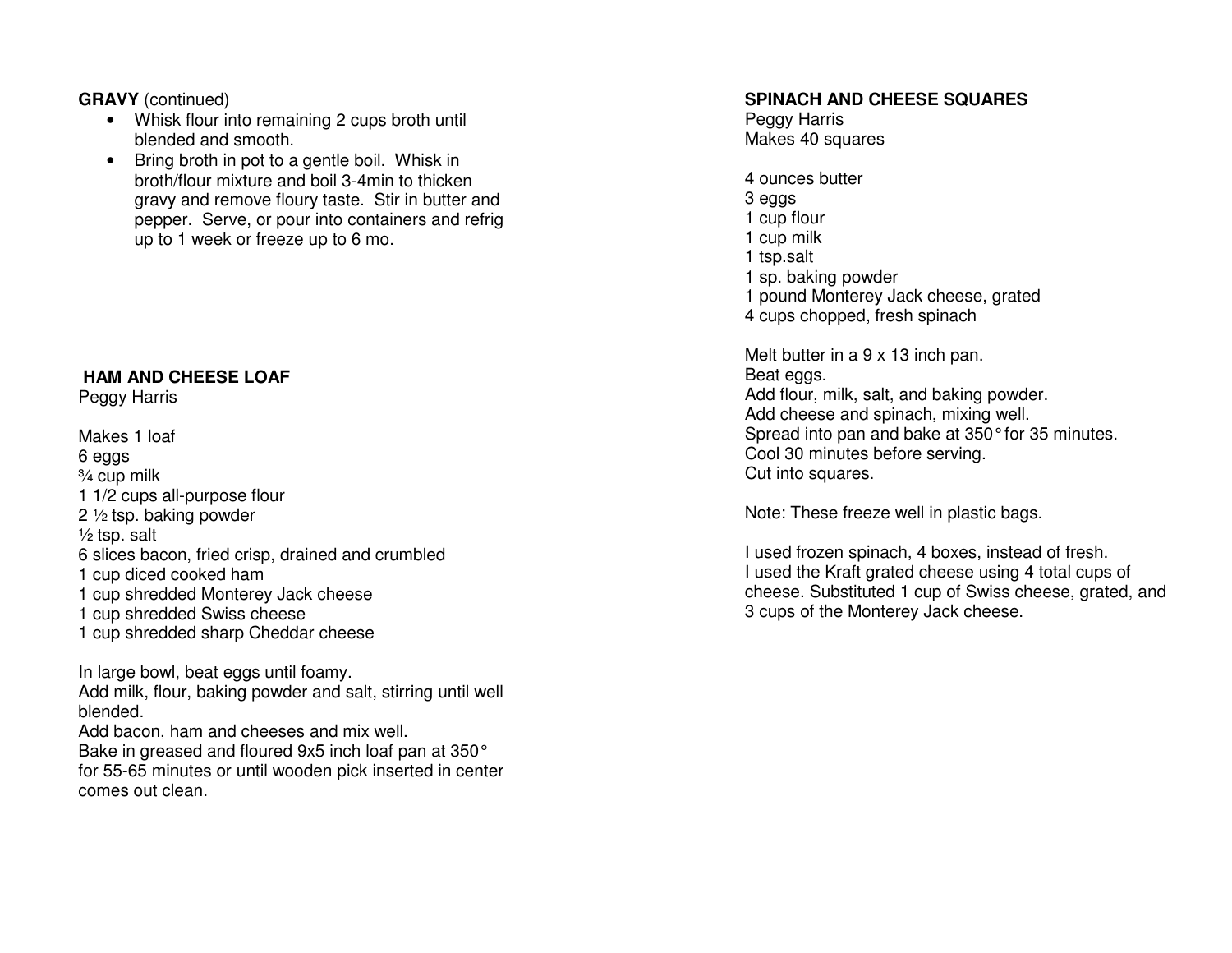#### **CORN CASSEROLE**

Linda Krimm

1 (15 ¼ oz.) can whole kernel corn, drained 1 (14 ¾ oz.) can cream-style corn 1 (8-oz) package corn muffin mix (recommend Jiffy) 1 cup sour cream ½ cup (1 stick) butter, melted 1 to 1 1/2 cups shredded Cheddar cheese

Preheat oven to 350°. In large bowl, stir together the 2 cans of corn, corn muffin mix, sour cream, and melted butter. Pour into a greased 9 x 13" casserole. Bake for 45 minutes or until golden brown. Remove from oven and top with Cheddar cheese. Return to oven for 5 to 10 minutes, or until cheese is melted. Let stand for at least 5 minutes and then serve warm.

#### **TIANNA'S GREEN CHILE EGG BAKE**

Thierrie Mazur

2 cups frozen hash browns 1 cup croutons 1 1/2 cups grated cheddar cheese 1 cup crispy bacon, crumbled 10 eggs 2 cups milk 1-1 1/2 cups chopped green chiles

On the night before, spray 9" x 13" baking pan. Layer dry ingredients in order of hash browns, croutons, cheddar cheese, then bacon. Separately, beat the eggs with the milk and the green chiles. Pour this mixture evenly over the layers. Refrigerate. In the morning, preheat oven to 350° and bake for 1 hour. Let cool a little before cutting and serving.

#### **BEZY'S WONDERFUL SALMON**

Suzi Guckel Serves: 6 Wonderful - best I've ever had

3 pounds fresh salmon or enough for the group 3 tsp. old bay spices 3 T olive oil 1/2 jar Classico pesto Big bunch spinach--takes a lot of spinach

Wash salmon and pat dry Place salmon on foil-covered cookie sheet Drizzle olive oil over the salmon, then sprinkle with Old Bay Spice. Bake at 350° for 10 - 15 minutes

In the meantime, heat pesto in non-stick skillet on medium heat. When hot, saute' spinach until wilted. When salmon is ready, serve with the spinach placed on top of the salmon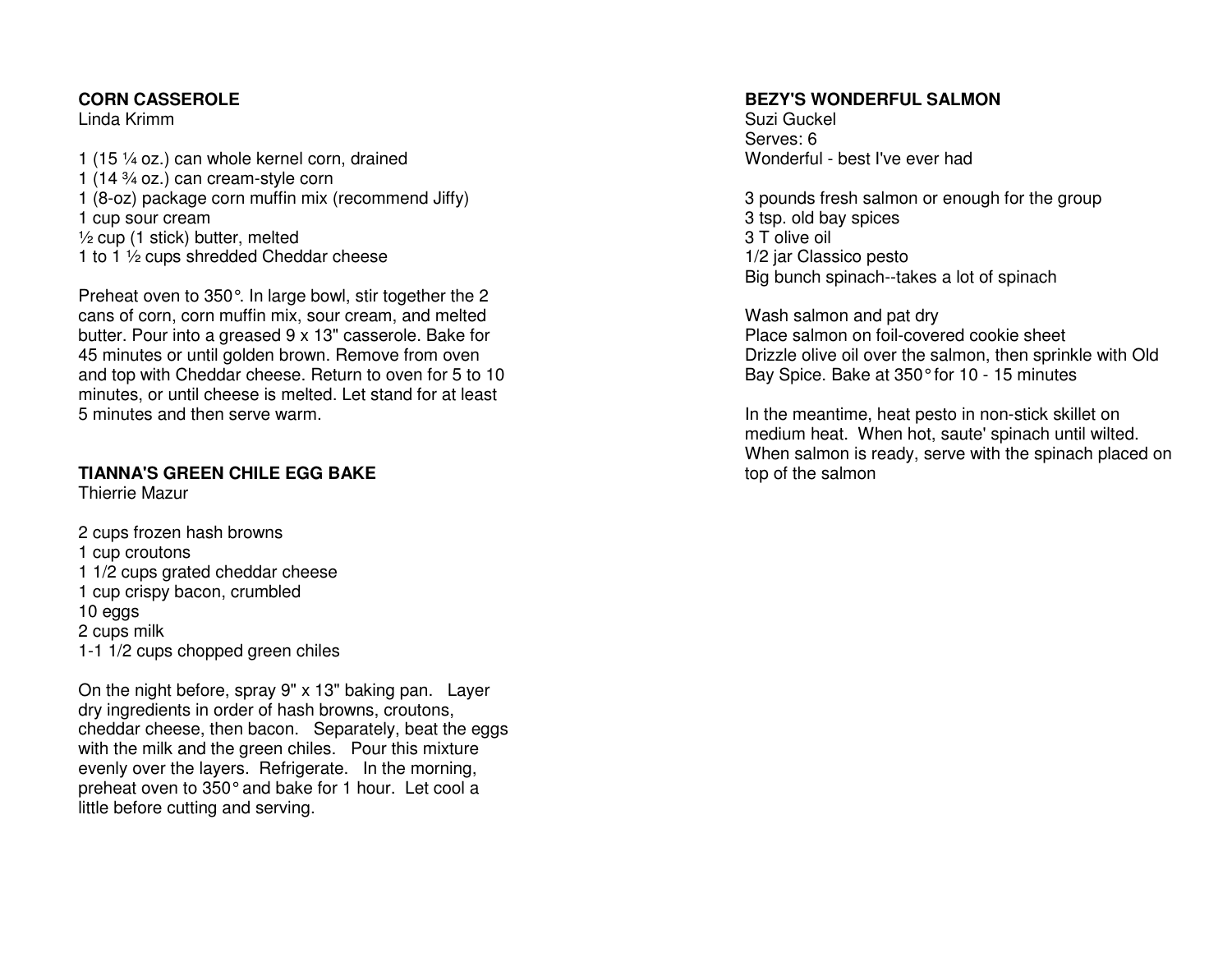#### **MRS. ADDIE GENNON'S HADDOCK BAKE**

Suzi Guckel Serves: 6 From cruising friend Carole Wojcik, Norwell, Mass

2 pounds haddock filets 1 can Campbell's cream of shrimp soup 1/4 cup melted butter 30 Ritz Crackers crushed to crumbs 1/2 tsp Worcestershire sauce 1/4 tsp garlic salt 1/2 tsp dried minced onion

Preheat oven to 375°. Arrange haddock filets in buttered baking dish (13X 9 X 2). Pour cream of shrimp soupover fish and bake for 20 minutes. While filets arebaking, combine all other ingredients in a bowl.

 Remove baking dish from oven and spread crumb mixture evenly over filets and return dish to oven for 10 more minutes. Garnish with lemon wedge and serve.

#### **IZZY'S CHILE EGG PUFF**

Suzi Guckel Serves: 10 Got this from Izzy 1/31/09

10 eggs 1/2 cup flour 1 tsp. baking powder 1/2 tsp. salt 1 pint creamed cottage cheese 1 pound shredded pepper jack cheese 2 cans chopped green chilies 4.5 oz 1/2 cup melted margarine or butter

Beat eggs until fluffy. Add flour, baking powder, sale cottage cheese, Jack cheese and melted butter. Blend until smooth, then stir in chiles.

Pour into well greased 9 x 13 baking pan. Bake 350° for 35 minutes or until center is firm.

Could also put in cooked bacon, sausage before baking.